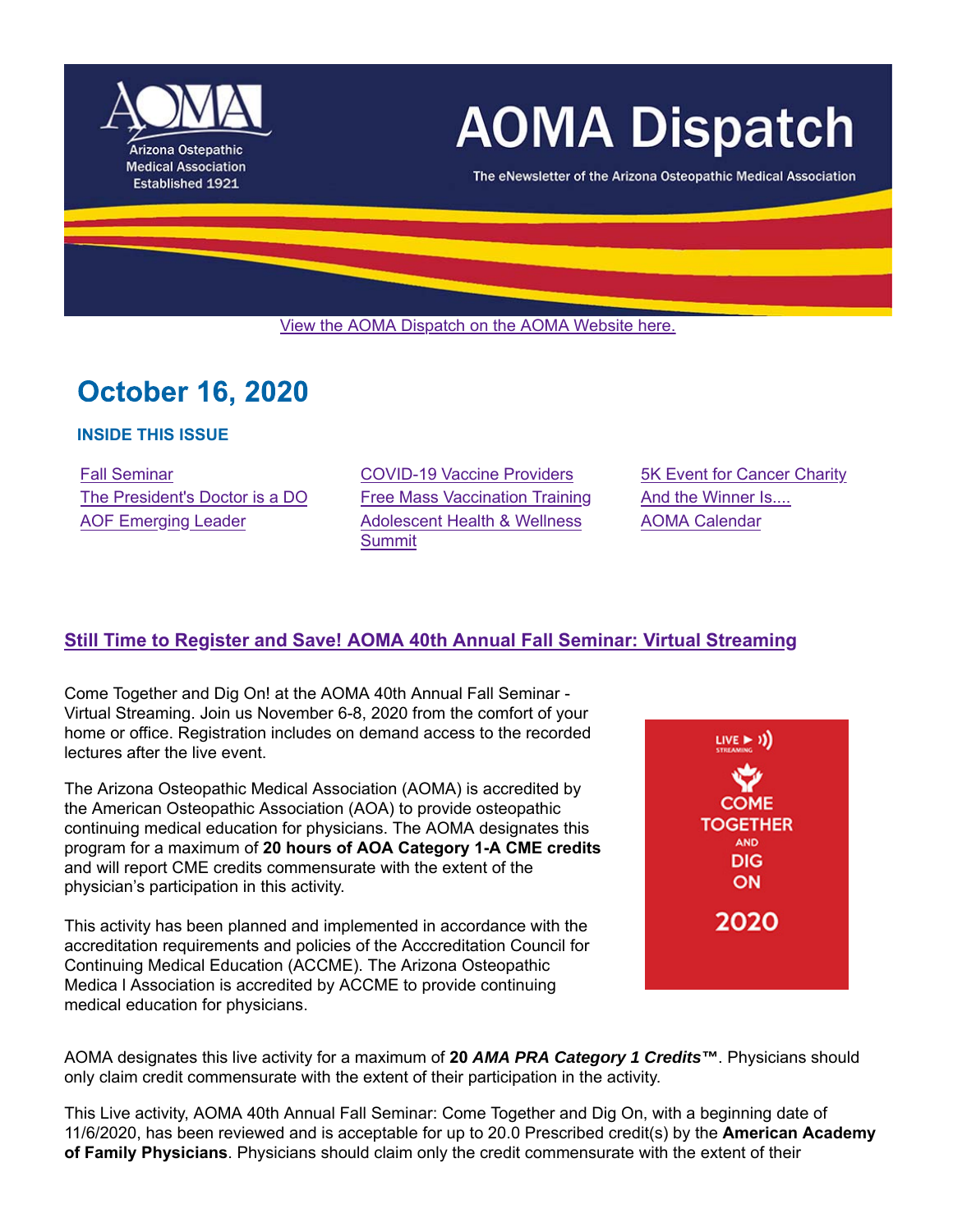participation in the activity.

Timely topics include COVID-19 update, telemedicine, physician burnout, and more. Download the full agenda here.

Avoid late registration fees! Register online by November 5, 2020 at www.az-osteo.org/Fall2020

### **Osteopathic Medical Profession Fights Back After CNN, MSNBC Mischaracterize DOs**

Earlier this month, when President Donald Trump reported his COVID-19 diagnosis and was subsequently hospitalized, White House Physician and Navy physician Sean Conley, DO, provided the press with updates on the president's illness and treatment. The ensuing media spotlight on Dr. Conley resulted in unfortunate mischaracterizations of DOs that appeared, among other outlets, on CNN and MSNBC's Rachel Maddow Show.



To set the record straight, the AOA deployed an aggressive communications response aimed at correcting inaccuracies in the media and combatting the spread of misinformation on social media by challenging those who made false statements about the profession to #GetItRight.

To read the full article and learn how to get involved in setting the record straight click here.

# **AOF Emerging Leader Award**

AOMA Vice President Brandon Abbott, DO, MPH, FAAP, has been named one of the nation's Top Ten Emerging Leaders selected by the American Osteopathic Foundation. The awards recognize state osteopathic leaders whose accomplishments and actions have been instrumental in motivating and inspiring others for the betterment of the osteopathic profession and public health.

Dr. Abbott is a pediatrician at North Country Health Care (NCHC) in Flagstaff, Arizona. He was a member of the first graduation class from A.T. Still University School of Osteopathic Medicine in Arizona (ATSU SOMA).

Congratulations Dr. Abbott!

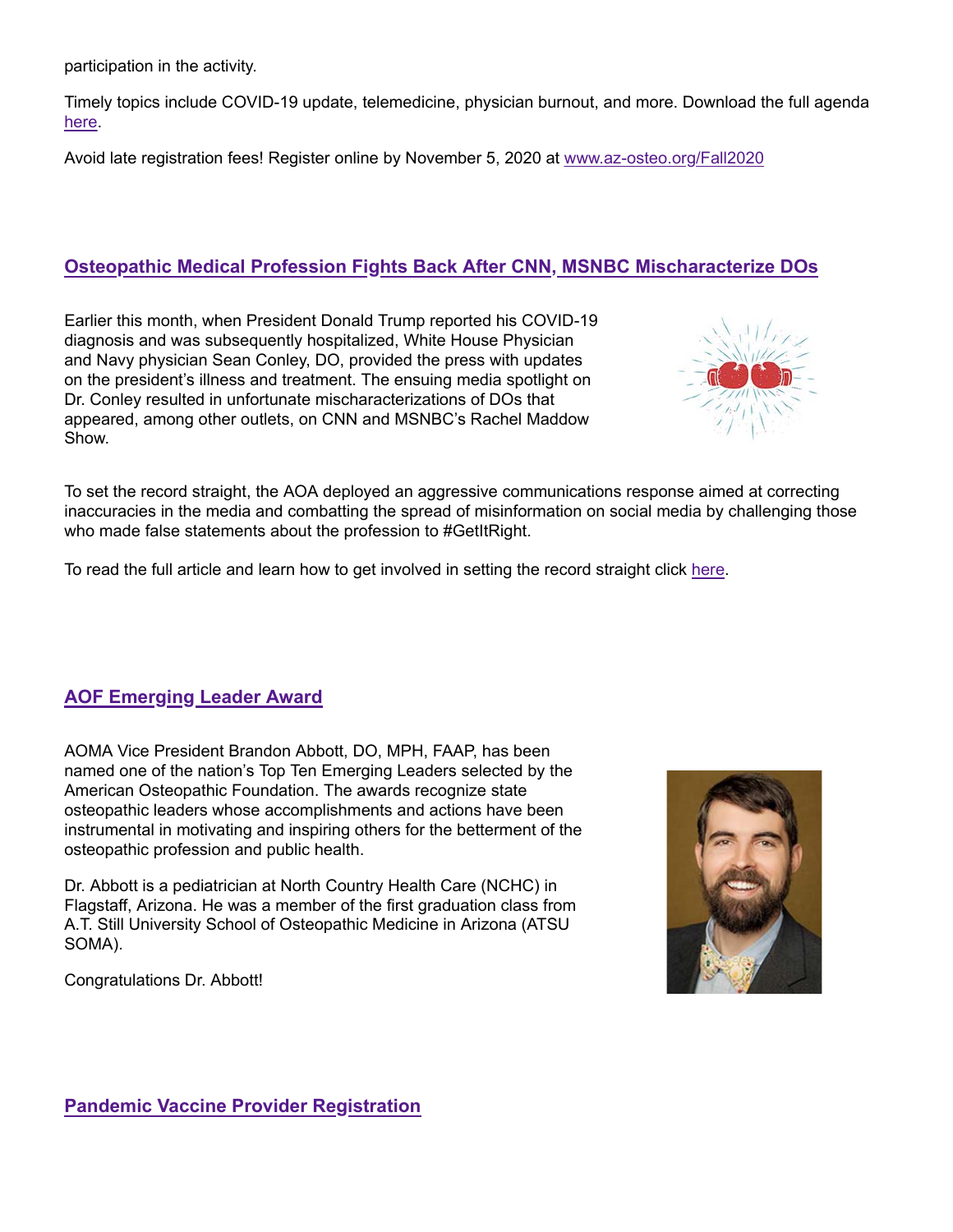The Arizona Immunization Program Office (AIPO) does not know if/when COVID-19 vaccines will become available. However AIPO wants to be prepared and engage its partners now, so the State is ready when vaccines are available for distribution in Arizona.

It is not necessary have worked with ADHS or AIPO in the past. The office is eager to sign up physicians and other health care professionals to ensure the network is adequate when a vaccine is made available. Registration involves completing the Pandemic Provider Onboarding survey forms. The purpose of the forms is to ensure providers know the requirements and that their facilities are able to meet the requirements.

The process for physicians has a few steps, but if you have staff that would simply like training on vaccine administration or how to report to the Arizona State Immunization Information System (ASIIS), free training is available.

Please register today to assist in this effort.



#### **Free Training on Mass Vaccination**

A re you helping your local fire department or EMS program plan and execute a mass flu immunization clinic? Are you starting to think about how your community will distribute COVID-19 vaccine to large groups of people?

The Arizona Partnership for Immunization (TAPI) is offering Mass Immunization Training for personnel responsible for managing PODS (program directors and managers). Additional sessions will be added to this series once we have specific COVID-19 vaccine guidelines.

October 22, 2020 9:00 to 10:30 am Managing Day-Of Operations: Tools and Resources to Keep Patients and Staff Safe

Register online at https://whyimmunize.org/mass-immunization-trainings/

#### **AzPHA 6th Annual Adolescent Health and Wellness Summi**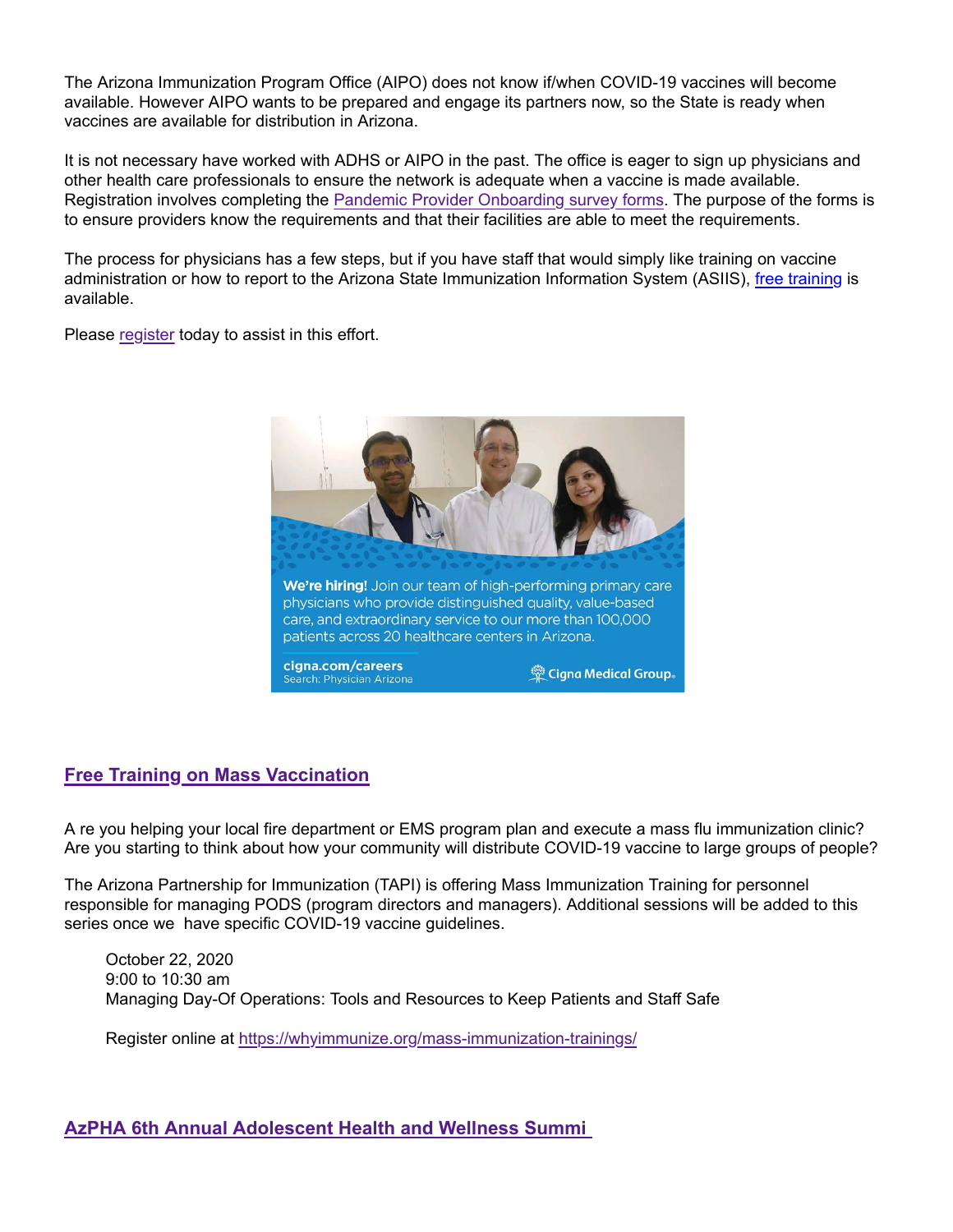The Arizona Public Health Association (AzPHA) invites you to attend the 6th Annual Adolescent Health and Wellness Summit. Kathy Hoffman, Arizona Superintendent of Schools, is the Keynote Speaker.

| When:            | Friday, October 30, 2020<br>9:00 am to 3:30 pm                                                     |
|------------------|----------------------------------------------------------------------------------------------------|
| Where:           | Virtual Event - Via Zoom                                                                           |
| Cost:            | Free for AzPHA Members<br>\$25 for Non members (includes AzPHA annual<br>membership (a \$74 value) |
| <b>Register:</b> | http://azpha.wildapricot.org/event-4001553                                                         |

Agenda topics include:

- Adolescent Health & Schools
- Adolescent Behavioral Health Needs & COVID
- Adolescent Health & Access to Care
- Adolescent Health & Vaccines
- Advocacy and Policy Impacting Adolescent Health & Wellness
- Updates on Adolescent Health & Wellness during a Pandemic

Space is limited to please reserve your spot today. For more information, contact AzPHA at willhumble@azpha.org.

# **Kierland Commons Night Run to Benefit Don't Be a Chump, Check for a Lump!**

October is National Breast Cancer Month. The Kierland Night Run 5k returns with a new course within the Kierland Westin Golf Resort, a new socially-distanced staggered start, & more! And **YES**, it is a **LIVE EVENT**. Run or walk around the Kierland Westin Golf Resort during a safe, socially-distanced event featuring a staggered start where each runner (or family/consenting friends) gets their own start line - you'll be called up and announced at 30-second intervals! 6-feet spaced cones will lead you up to the start line, and at the finish line sealed medals will be provided by a masked, tested race official. We'll do everything we can to keep you safe while asking for everyone's support to do the same.

Join us on November 13, 2020 from 5:00 to 8:00 pm. Entry fee is \$25 if registered by October 16th. All proceeds benefit the Don't Be a Chump, Check for a Lump! cancer charity.



SIGN UP TODAY!

**And the Winner Is....**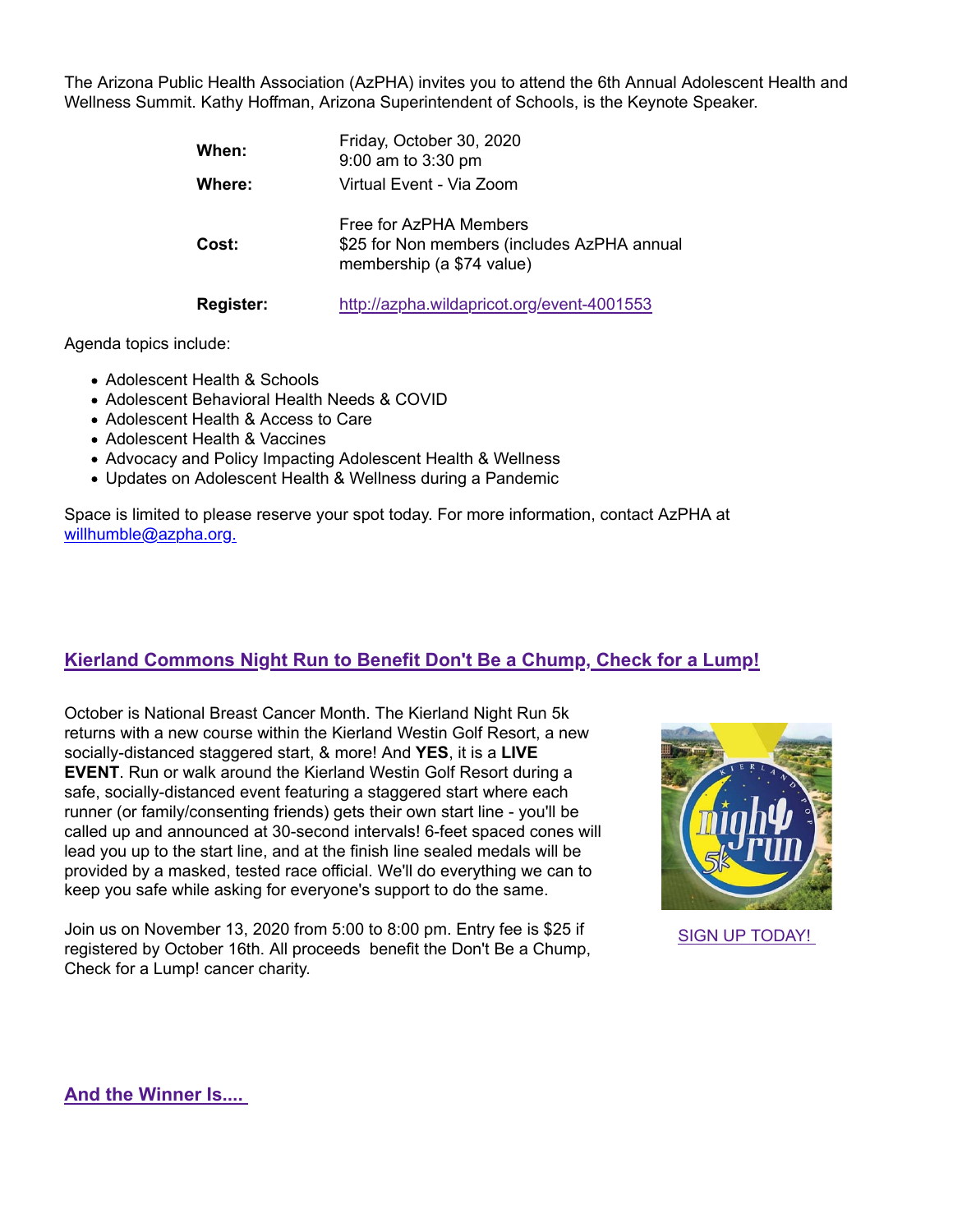Congratulations to David Tessler, DO, a gasteroenterologist in Mesa, Arizona. Dr. Tessler updated his member profile on the AOMA website and was entered into the member drawing for a \$100 VISA gift card.



Update your profile by January 31, 2021 for a chance to win! You could be our next winner.



#### **Patients are Looking for YOU!**



#### **Update Your Profile!**

One of the benefits of AOMA membership is the **Find a Physician** public directory search. Make sure your practice information is up to date by logging in to your member profile on the AOMA website. When you do, prospective patients and potential referring physicians will be able to find you.

Join AOMA

#### **Not an AOMA Member?**

Join today and be a part of the 99-year tradition of the Arizona Osteopathic Medical Association!

Membership in AOMA is an affordable vehicle to keep abreast of national and local issues, protect your professional practice, enhance your specialized skills, further your career, and be a part of the future of osteopathic medicine in Arizona.

Refer a new AOMA member and receive at \$100 credit. Go to www.az-osteo.org/Recruit

**Arizona Vaccine News**



**AzDHS Vaccine Newsletter**

**CDC Immunization Schedules**

**2020 T.I.P.S. Training is ONLINE**

#### **AOMA Calendar of Events-www.az-osteo.org**